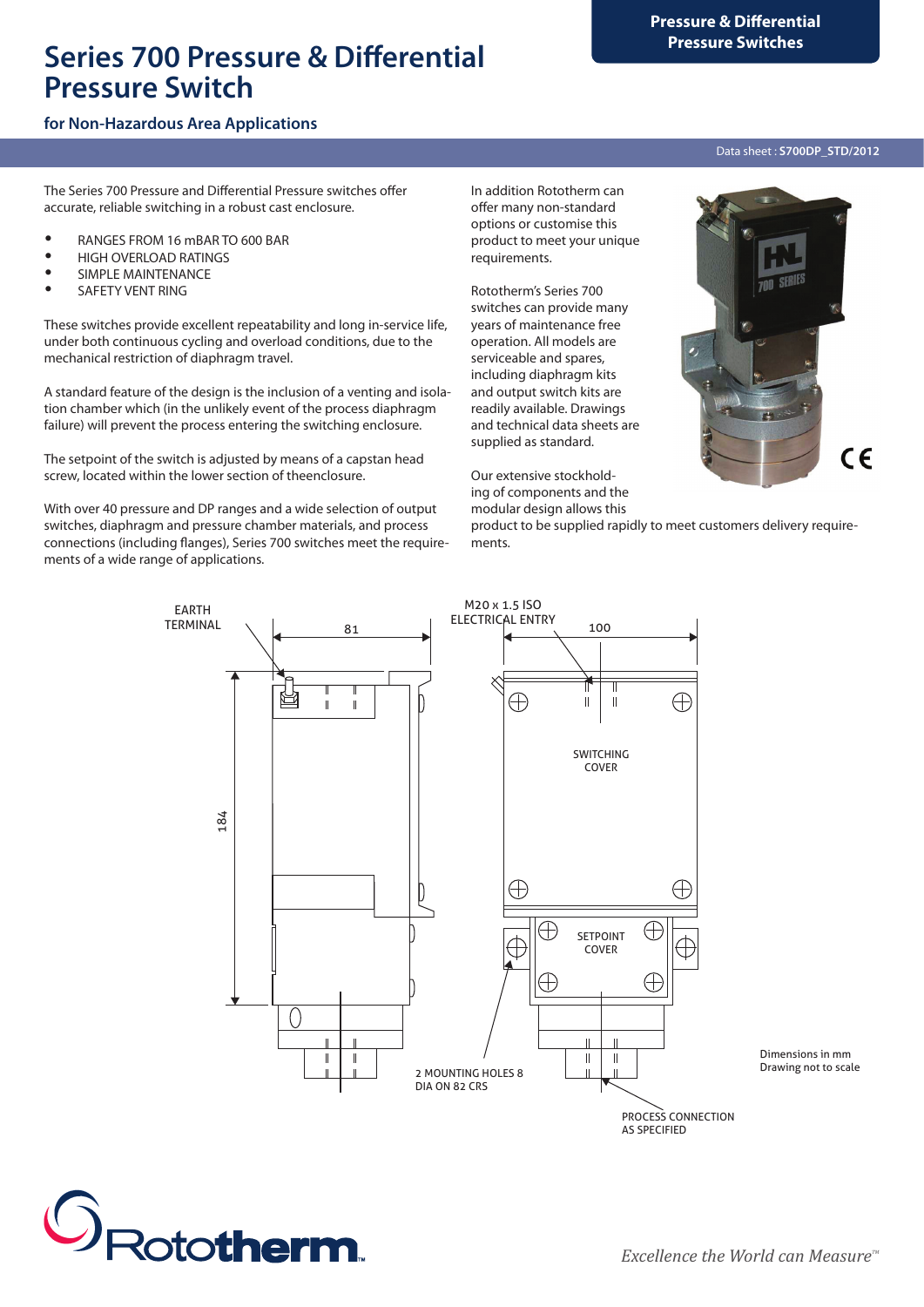| <b>Pressure Ranges</b>                                                                                                            |                                                     |                                 |              |                           |                                             |                                                                   |                                                              |                                                                           |                                  |                                                           |                                                     |
|-----------------------------------------------------------------------------------------------------------------------------------|-----------------------------------------------------|---------------------------------|--------------|---------------------------|---------------------------------------------|-------------------------------------------------------------------|--------------------------------------------------------------|---------------------------------------------------------------------------|----------------------------------|-----------------------------------------------------------|-----------------------------------------------------|
| <b>Set Point Ranges (bar)</b>                                                                                                     |                                                     |                                 |              | <b>Diaphragm Material</b> |                                             |                                                                   | <b>Chamber Proof Rating (bar)</b>                            |                                                                           |                                  | <b>Typical</b><br><b>Dimensions</b><br>(centreline verti- |                                                     |
| <b>Range Code</b>                                                                                                                 | <b>MIN</b>                                          | <b>MAX</b>                      | <b>Units</b> | $\%$<br><b>RESET</b>      | Code 1                                      | Code 2                                                            | Code 7                                                       | <b>Anodised</b><br><b>Aluminium</b><br>Code 1                             | 316 St. Steel<br>Code 5          | <b>Hastelloy C</b><br>Code 7                              | cal)<br>H x W x D                                   |
| 714 PZ<br>715 PZ                                                                                                                  | -8<br>$-15$                                         | 8<br>15                         | mBar         | $\overline{2}$            | ✓<br>$\checkmark$                           | ✓<br>$\checkmark$                                                 | ×<br>$\pmb{\times}$                                          | $\pmb{\times}$<br>$\pmb{\times}$                                          | 0.5<br>0.5                       | ×<br>$\pmb{\times}$                                       | 254 x 300 x 316                                     |
| 724 PZ<br>725 PZ                                                                                                                  | $-25$<br>$-50$                                      | 25<br>50                        | mBar         | $\overline{2}$            | ✓<br>$\checkmark$                           | ✓<br>$\checkmark$                                                 | $\checkmark$<br>$\checkmark$                                 | $\overline{2}$<br>$\overline{2}$                                          | 2<br>$\overline{2}$              | $\bullet$<br>$\bullet$                                    | 231 x 185 x 195                                     |
| 734 PZ<br>735 PZ<br>736 PZ                                                                                                        | $-125$<br>$-250$<br>$-500$                          | 125<br>250<br>500               | mBar         | $\overline{2}$            | ✓<br>✓<br>✓                                 | $\checkmark$<br>✓<br>✓                                            | $\checkmark$<br>$\checkmark$<br>$\checkmark$                 | 10<br>10<br>10                                                            | 10<br>10<br>10                   | $\bullet$<br>$\bullet$                                    | 224 x 108 x 114                                     |
| 744 PZ<br>745 PZ<br>746 PZ                                                                                                        | $-0.6$<br>$-1$<br>$-1$                              | 0.6<br>1.4<br>6.0               | mBar         | $\overline{2}$            | $\checkmark$<br>✓<br>$\checkmark$           | $\checkmark$<br>✓<br>$\checkmark$                                 | $\checkmark$<br>✓<br>$\checkmark$                            | 30<br>30<br>30                                                            | 30<br>30<br>30                   | $\bullet$<br>$\bullet$                                    | 199 x 100 x 81                                      |
| 734P<br>735 P<br>736 P<br>737 P                                                                                                   | 25<br>50<br>100<br>300                              | 250<br>500<br>1200<br>3500      | mBar         | $\overline{2}$            | $\checkmark$<br>✓<br>✓<br>$\checkmark$      | $\checkmark$<br>✓<br>✓<br>$\checkmark$                            | $\checkmark$<br>$\checkmark$<br>✓<br>$\checkmark$            | 10<br>10<br>10<br>10                                                      | 10<br>10<br>10<br>10             | $\bullet$<br>$\bullet$                                    | 224 x 108 x 114                                     |
| 744 P<br>745 P<br>746 P<br>74BP<br>747 P                                                                                          | 0.1<br>0.2<br>0.7<br>$\mathbf{1}$<br>$\overline{2}$ | 1.4<br>3.0<br>7.0<br>10<br>21   | bar          | $\overline{2}$            | $\checkmark$<br>✓<br>✓<br>✓<br>$\checkmark$ | $\checkmark$<br>$\checkmark$<br>$\checkmark$<br>✓<br>$\checkmark$ | $\checkmark$<br>$\checkmark$<br>✓<br>✓<br>$\checkmark$       | 30<br>30<br>30<br>30<br>35                                                | 30<br>30<br>30<br>30<br>35       | 30<br>30<br>30<br>30<br>35                                | 184 x 100 x 81<br>(see drawing on<br>previous page) |
| 754P<br>755P<br>756P<br>757 P<br>758P                                                                                             | 1.2<br>3<br>$\overline{7}$<br>20<br>60              | 12<br>30<br>70<br>210<br>600    | bar          | 3                         | ×<br>×<br>×<br>×<br>×                       | $\checkmark$<br>$\checkmark$<br>✓<br>$\checkmark$<br>$\checkmark$ | $\checkmark$<br>✓<br>✓<br>✓<br>$\checkmark$                  | $\pmb{\times}$<br>$\pmb{\times}$<br>×<br>$\pmb{\times}$<br>$\pmb{\times}$ | 250<br>250<br>250<br>350<br>1000 | 250<br>250<br>250<br>350<br>1000                          | 194 x 100 x 81                                      |
| <b>Differential Pressure Ranges</b>                                                                                               |                                                     |                                 |              |                           |                                             |                                                                   |                                                              |                                                                           |                                  |                                                           |                                                     |
| <b>714 DPZ</b><br><b>715 DPZ</b>                                                                                                  | -8<br>$-15$                                         | 8<br>15                         | mBar         | 2.5                       | ✓<br>$\checkmark$                           | ✓<br>$\checkmark$                                                 | ×<br>×                                                       | ×<br>$\pmb{\times}$                                                       | 0.5<br>0.5                       | ×<br>×                                                    | 264 x 300 x 316                                     |
| <b>724 DPZ</b><br><b>725 DPZ</b>                                                                                                  | $-25$<br>$-50$                                      | 25<br>50                        | mBar         | 2.5                       | ✓<br>$\checkmark$                           | $\checkmark$<br>$\checkmark$                                      | $\checkmark$<br>$\checkmark$                                 | $\overline{2}$<br>$\overline{2}$                                          | $\overline{2}$<br>$\overline{2}$ | $\bullet$<br>$\bullet$                                    | 267 x185 x195                                       |
| <b>734 DPZ</b><br><b>735 DPZ</b>                                                                                                  | $-125$<br>$-250$                                    | 125<br>250                      | mBar         | 2.5                       | ✓<br>$\checkmark$                           | $\checkmark$<br>$\checkmark$                                      | $\checkmark$<br>$\checkmark$                                 | 10<br>10                                                                  | 10<br>10                         | ×<br>×                                                    | 269 x 108 x 110                                     |
| <b>734 DPZM</b><br><b>735 DPZM</b><br><b>736 DPZM</b>                                                                             | $-100$<br>$-200$<br>-400                            | 100<br>200<br>400               | mBar         | 3                         | ×<br>×<br>×                                 | $\pmb{\times}$<br>×<br>$\pmb{\times}$                             | $\checkmark$<br>✓<br>$\checkmark$                            | ×<br>×<br>×                                                               | 300<br>300<br>300                | ×<br>×<br>×                                               | 288 x 104 x 114                                     |
| <b>744 DPZ</b><br><b>745 DPZ</b>                                                                                                  | $-0.9$<br>$-1$                                      | 0.9<br>2                        | bar          | 3                         | ✓<br>✓                                      | ✓<br>$\checkmark$                                                 | $\checkmark$<br>$\checkmark$                                 | ×<br>×                                                                    | 30<br>30                         | ×<br>×                                                    | 237 x 100 x 1                                       |
| 734 DP<br>735 DP<br>736 DP<br>737 DP                                                                                              | 25<br>50<br>100<br>300                              | 250<br>500<br>1200<br>3500      | mBar         | 2.5                       | ✓<br>✓<br>✓<br>✓                            | ✓<br>✓<br>✓<br>$\checkmark$                                       | $\checkmark$<br>$\checkmark$<br>$\checkmark$<br>$\checkmark$ | 10<br>10<br>10<br>10                                                      | 10<br>10<br>10<br>10             | $\bullet$<br>$\bullet$                                    | 269 x 108 x 110                                     |
| <b>734 DPM</b><br><b>735 DPM</b><br><b>736 DPM</b><br><b>737 DPM</b>                                                              | 20<br>40<br>100<br>300                              | 200<br>400<br>1000<br>3000      | mBar         | 3                         | ×<br>×<br>×<br>×                            | $\pmb{\times}$<br>$\pmb{\times}$<br>×<br>×                        | $\checkmark$<br>✓<br>✓<br>$\checkmark$                       | $\pmb{\times}$<br>$\pmb{\times}$<br>×<br>×                                | 300<br>300<br>300<br>300         | ×<br>×<br>×<br>×                                          | 288 x 104 x 114                                     |
| 744 DP<br>745 DP<br>746 DP<br>747 DP                                                                                              | 0.2<br>0.4<br>1<br>$\overline{2}$                   | $\overline{2}$<br>4<br>10<br>21 | bar          | 2.5                       | ✓<br>✓<br>✓<br>✓                            | ✓<br>✓<br>✓<br>✓                                                  | ✓<br>✓<br>$\checkmark$<br>$\checkmark$                       | 30<br>30<br>30<br>35                                                      | 30<br>30<br>30<br>35             | 30<br>30<br>30<br>35                                      | 237 x 100 x 81                                      |
| <b>746 DPM</b><br><b>747 DPM</b><br><b>748 DPM</b>                                                                                | 0.7<br>$\overline{2}$<br>10                         | 7<br>21<br>100                  | bar          | 3                         | ×<br>×<br>×                                 | $\pmb{\times}$<br>×<br>×                                          | $\checkmark$<br>✓<br>$\checkmark$                            | ×<br>$\pmb{\times}$<br>$\pmb{\times}$                                     | 300<br>300<br>300                | $\pmb{\times}$<br>×<br>×                                  | 288 x 104 x 114                                     |
| Key to options:<br>$\checkmark$ = available $\checkmark$ = not available<br>• = check availability with Rototherm Technical Sales |                                                     |                                 |              |                           |                                             |                                                                   |                                                              |                                                                           |                                  |                                                           |                                                     |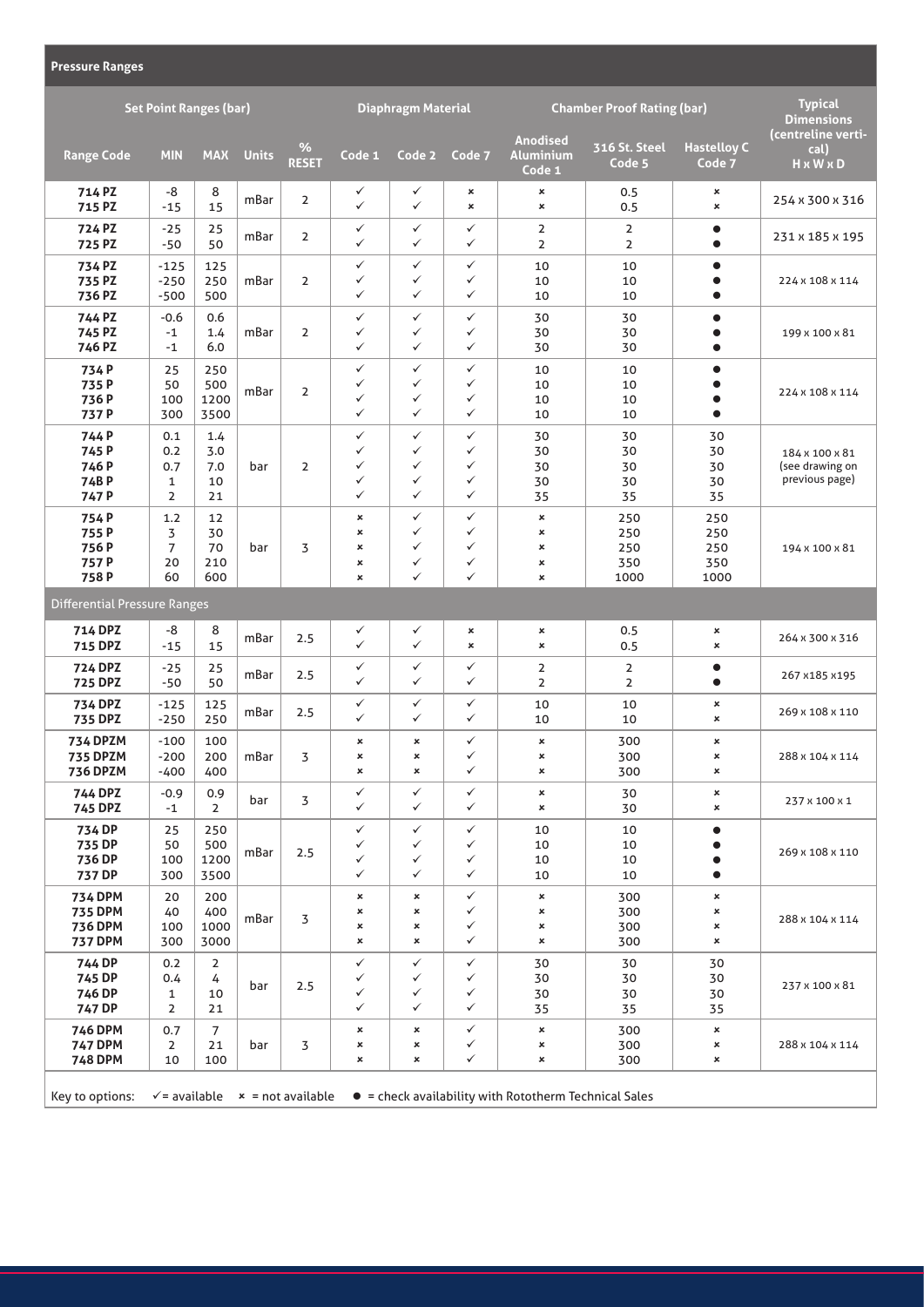| Output Switch Codes |                                |                             |                            |                                                                   |  |  |  |  |  |
|---------------------|--------------------------------|-----------------------------|----------------------------|-------------------------------------------------------------------|--|--|--|--|--|
| Single<br>Switch    | <b>Twin Switch</b><br>2 x SPDT | <b>Output Switch Rating</b> | Contact<br><b>Material</b> | <b>Notes</b>                                                      |  |  |  |  |  |
| 01                  |                                | 250/480 Vac 10A, 28 Vdc 4A  | Silver                     | Adjustable differential microswitch ( $\approx$ 5 to 12% of span) |  |  |  |  |  |
| 13                  | 23                             | 250 Vac 4A, 28 Vdc 2A       | Silver                     | Rototherm standard low differential microswitches                 |  |  |  |  |  |
| 14                  | 24                             | 125 Vac 800mA, 28 Vdc 800mA | Gold                       |                                                                   |  |  |  |  |  |
| 15                  | 25                             | 125 Vac 800mA, 28 Vdc 800mA | Gold                       | Environment free encapsulated low differential microswitch        |  |  |  |  |  |
| 17                  | 27                             | 250 Vac 4A, 28 Vdc 2A       | Silver                     | Environment free encapsulated low differential microswitch        |  |  |  |  |  |
| 1A                  | 2A                             | 250 Vac 6A, 28 Vdc 2.5A     | Silver                     |                                                                   |  |  |  |  |  |
| 1B                  | 2B                             | 250 Vac 100mA, 28 Vdc 100mA | Gold                       | Rototherm standard encapsulated microswitches                     |  |  |  |  |  |
|                     |                                |                             |                            |                                                                   |  |  |  |  |  |



# **Notes on Output Switch Selection:**

- 1. Gold contact microswitches are especially well suited for low voltages and currents, or for applications with low switchin frequencies or sulphurous atmospheres. When heavier loads need to be switched preference should usually be given to silver contacts.
- 2. The use of twin switches will increase the basic reset by 1%. The combined reset band must not exceed 7%.
- 3. When twin switches are set up to operate as DPDT, simultaneous operation on both rising and falling pressures cannot be guaranteed due to mechanical variations between individual microswitches.
- 4. The use of output switch codes 1A, 2A, 1B and 2B will increase the basic reset by 1%.
- 5. Output switch code 01 cannot be used with an enclosure having two electrical entries.

# **Notes:**

- 1. Typical dimensions shown on range table are for a 1/4" internal connection and may increase for alternative connection sizes.
- 2. Dust and weatherproof ratings are IP66 to BS EN 60529 (IE60529).
- 3. An 'M' within the range code signifies DP connections suitable for direct mounting of standard equalising manifolds.
- 4. On some ranges 1/2" NPT connections are via a supplied adaptor.
- 5. A 'Z' within the range code signifies at or below zero. This is achieved with the use of a stainless steel biasing assembly within the process chamber. If stainless steel is not compatible with the process an alternative 'X' option is available (e.g. 744PX instead of 744PZ).
- 6. A large number of flanged, chemical seal and alternative threaded connections are available as special options. Please contact Rototherm Technical Sales for details.